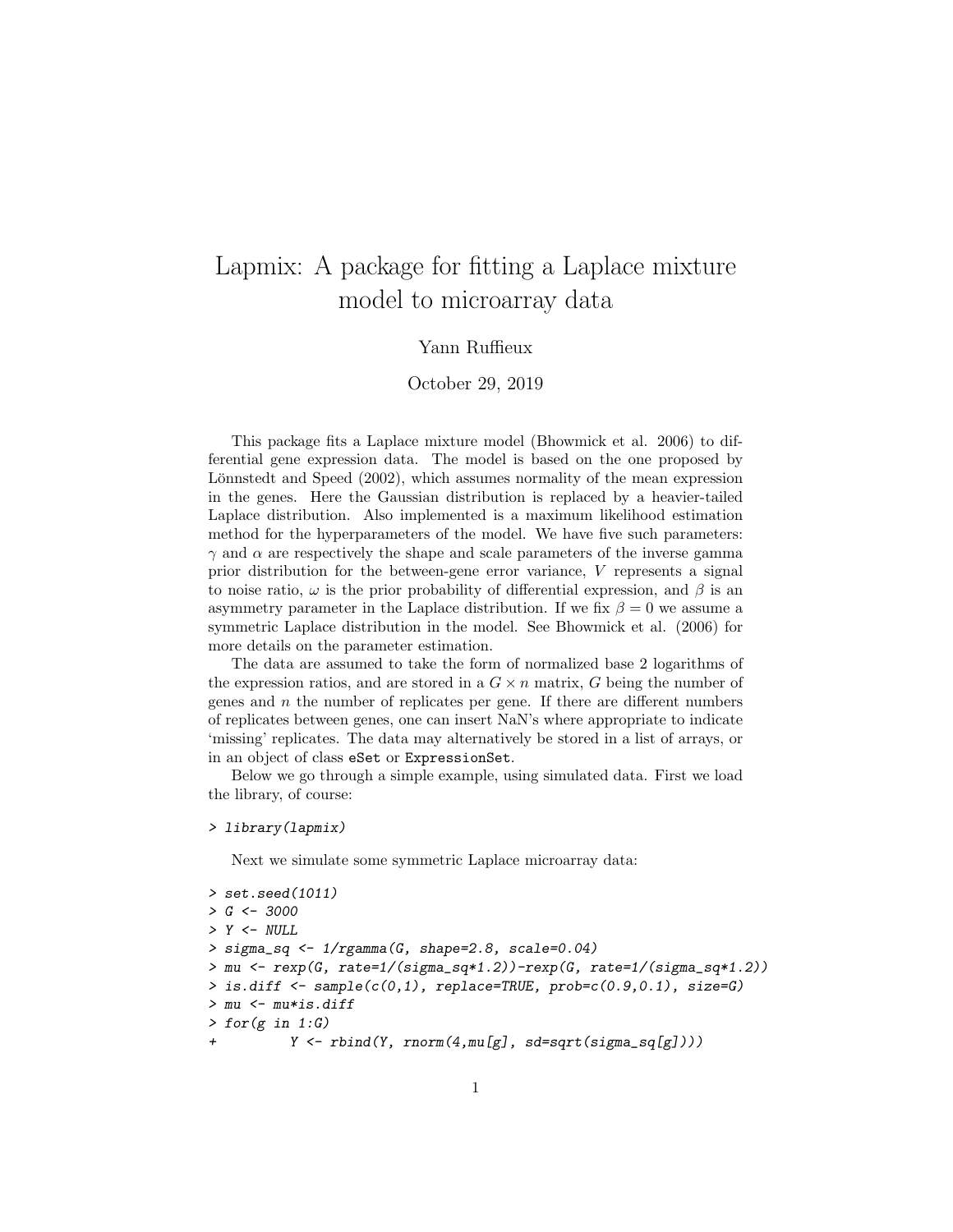We have generated 3000 genes with 4 replicates each, giving us the matrix Y. Now we fit this data to the Laplace model:

> res <- lapmix.Fit(Y)

The resulting list res contains several things of interest. For instance the empirical Bayes estimates of the hyperparameters can be accessed using:

> res\$estimates \$w [1] 0.09452177 \$V [1] 1.166841 \$beta [1] 0 \$gamma [1] 2.988225

## \$alpha

[1] 0.03809164

By default the parameters are estimated using a two-step likelihood-based approach. They can also be obtained from maximization of the full marginal likelihood, by adding the argument two.step=FALSE in the call to lapmix.Fit.

We will be mostly interested in the posterior odds of differential expression (the L- or AL-stat) for each gene. The laptopTable ranks the top  $m$  genes based on this criterion. This is very similar to the topTable from the limma package.

```
> m < - 12> laptopTable(res, m)
  gene M log.odds
1 647 -1077.18985 31.53057
2 584 187.71534 23.33870
3 1466 -145.86372 22.60668
4 715 -154.29803 21.30894
5 2510 103.12168 21.27225
6 2106 75.53487 18.68461
7 2182 -65.55155 18.66217
8 2089 -59.52450 17.75526
9 1845 -75.57873 17.48861
10 1988 -69.35740 17.07079
11 213 80.11059 16.98297
12 2313 55.56550 16.83399
```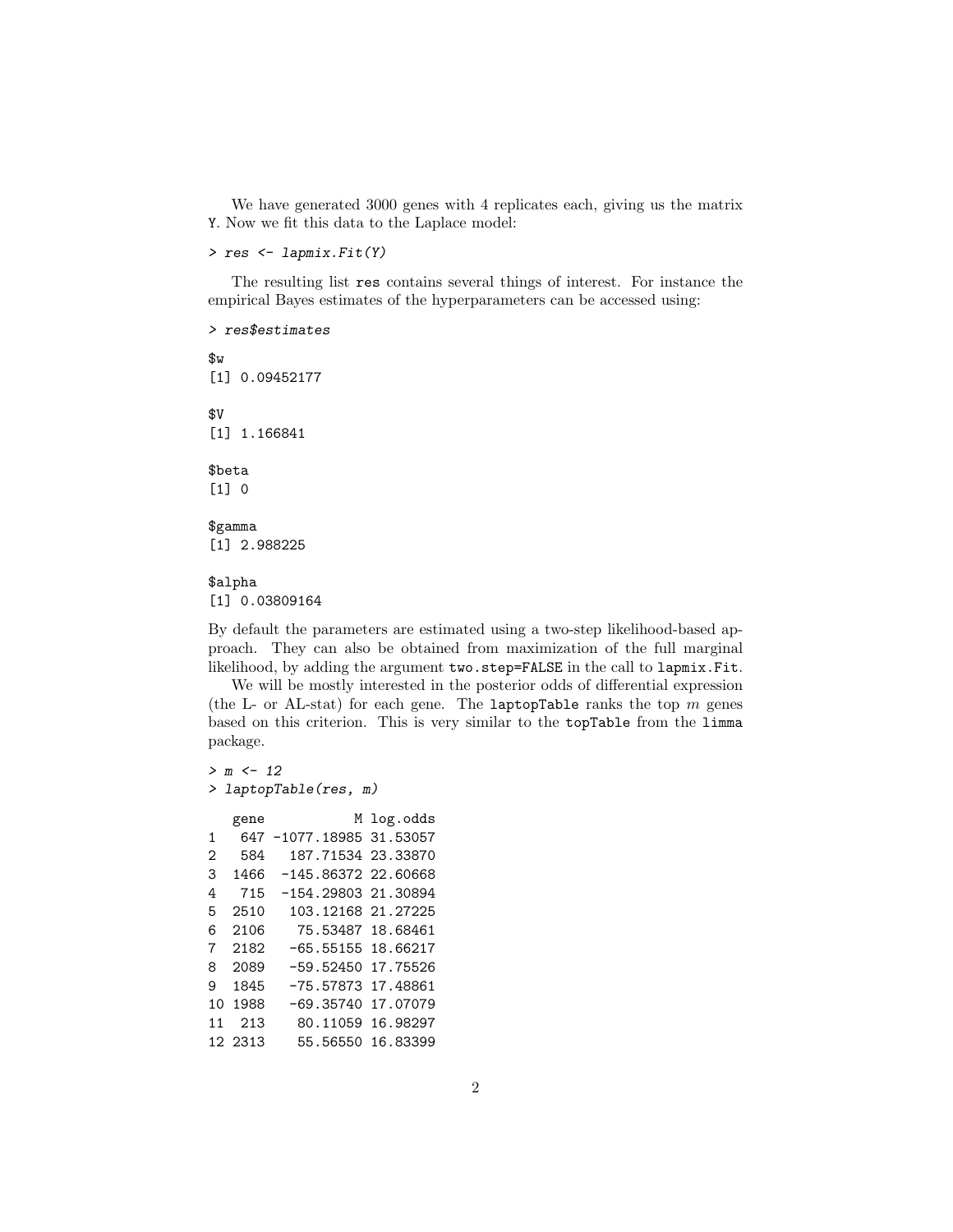We can also produce a 'volcano plot' based on the L-stat.

> lap.volcanoplot(res)



Above we have assumed a symmetric Laplace distribution for mean of differential expression. We can also fit an asymmetric Laplace model:

```
> res2 <- lapmix.Fit(Y, asym=TRUE)
> res2$estimates
$w
[1] 0.09452301
$V
[1] 1.166813
$beta
[1] 0.001647254
$gamma
[1] 2.988225
```